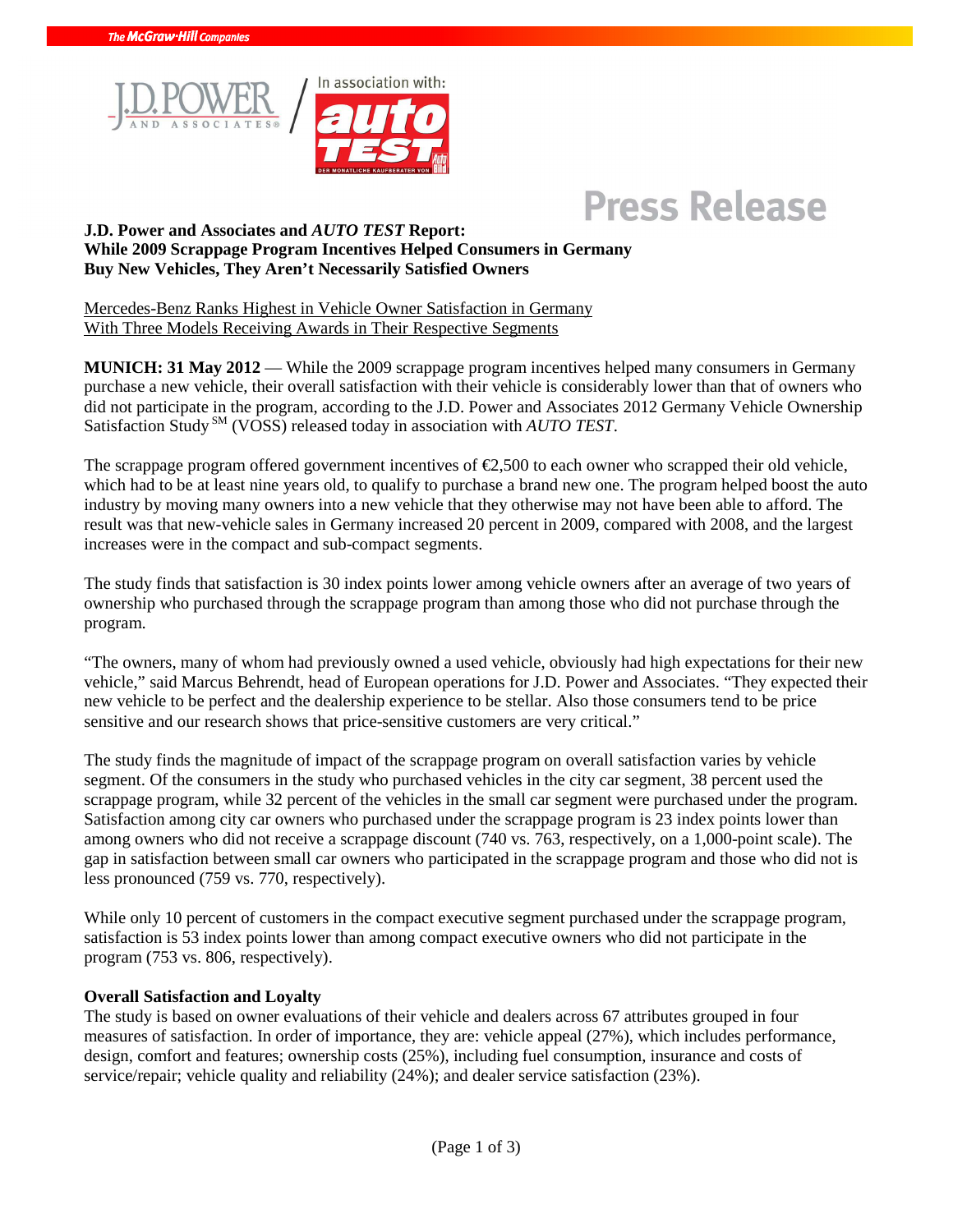Overall satisfaction among vehicle owners in Germany averages 782 in 2012. Owners express the highest overall satisfaction with quality and reliability (843), while ownership costs has the lowest average score (708). Overall satisfaction for service averages 807, while vehicle appeal averages 777.

Satisfaction with service has a large impact on whether or not new-vehicle owners return to the dealer for paid service after the warranty has expired. The likelihood to return for paid service declines by 51 percentage points among owners who are "not delighted" (service satisfaction index score of 900 points or lower), compared with owners who are "delighted" (service satisfaction index score of 901 points or higher).

"The goal of all dealers is to have owners return to the dealership for paid service after the warranty period expires, which ensures future business and helps ensure vehicles are maintained to manufacturer specifications," said Claudia Wegerer, senior manager of retail solutions at J.D. Power and Associates. "This not only helps vehicles run better and longer, but, more importantly, also impacts satisfaction and likelihood to repurchase the same brand or purchase a vehicle from the servicing dealer."

#### **2012 Germany VOSS Ranking Highlights**

Mercedes-Benz ranks highest in vehicle owner satisfaction among manufacturers with a score of 824 and performs particularly well in the vehicle appeal and vehicle quality and reliability measures. Following Mercedes-Benz in the rankings is Toyota (808), which performs particularly well in the service satisfaction and ownership costs measures. Rounding out the top five rank positions are Mitsubishi (799), Mazda (798) and BMW and Volkswagen in a tie (each with 791). Mitsubishi posts the largest improvement in rank position in the 2012 study, moving to fifth rank position from  $26<sup>th</sup>$  place in 2011.

At the segment level, Mercedes-Benz models receive three awards: the A-Class (lower medium); C-Class (compact executive car); and E-Class (executive luxury car). The A-Class achieves the highest score of all models included in the 2012 study.

Toyota models garner two awards, one for the Yaris (small car segment) and one for the Verso (MPV segment). Also receiving segment-level awards are the Ford Ka (city car) and Mazda 6 (upper medium).

The 2012 Germany Vehicle Ownership Satisfaction Study is based on 14,296 online evaluations with vehicle owners in Germany after an average of two years of ownership. The study was fielded from January to February 2012.

This annual J.D. Power and Associates study provides consumers with reliable and accurate information about many vehicle models, and helps manufacturers provide high levels of satisfaction to their customers. Additional study results are published exclusively in *AUTO TEST,* which will be on sale Friday, June 1, 2012.

### **About J.D. Power and Associates**

Headquartered in Westlake Village, Calif., J.D. Power and Associates is a global marketing information services company providing forecasting, performance improvement, social media and customer satisfaction insights and solutions. The company's quality and satisfaction measurements are based on responses from millions of consumers annually. For more information on car reviews and ratings, car insurance, health insurance, cell phone ratings, and more, please visit JDPower.com. J.D. Power and Associates is a business unit of The McGraw-Hill Companies.

#### **About The McGraw-Hill Companies**

McGraw-Hill announced on September 12, 2011, its intention to separate into two public companies: McGraw-Hill Financial, a leading provider of content and analytics to global financial markets, and McGraw-Hill Education, a leading education company focused on digital learning and education services worldwide. McGraw-Hill Financial's leading brands include Standard & Poor's Ratings Services, S&P Capital IQ, S&P Indices, Platts energy information services and J.D. Power and Associates. With sales of \$6.2 billion in 2011, the Corporation has approximately 23,000 employees across more than 280 offices in 40 countries. Additional information is available at http://www.mcgraw-hill.com/.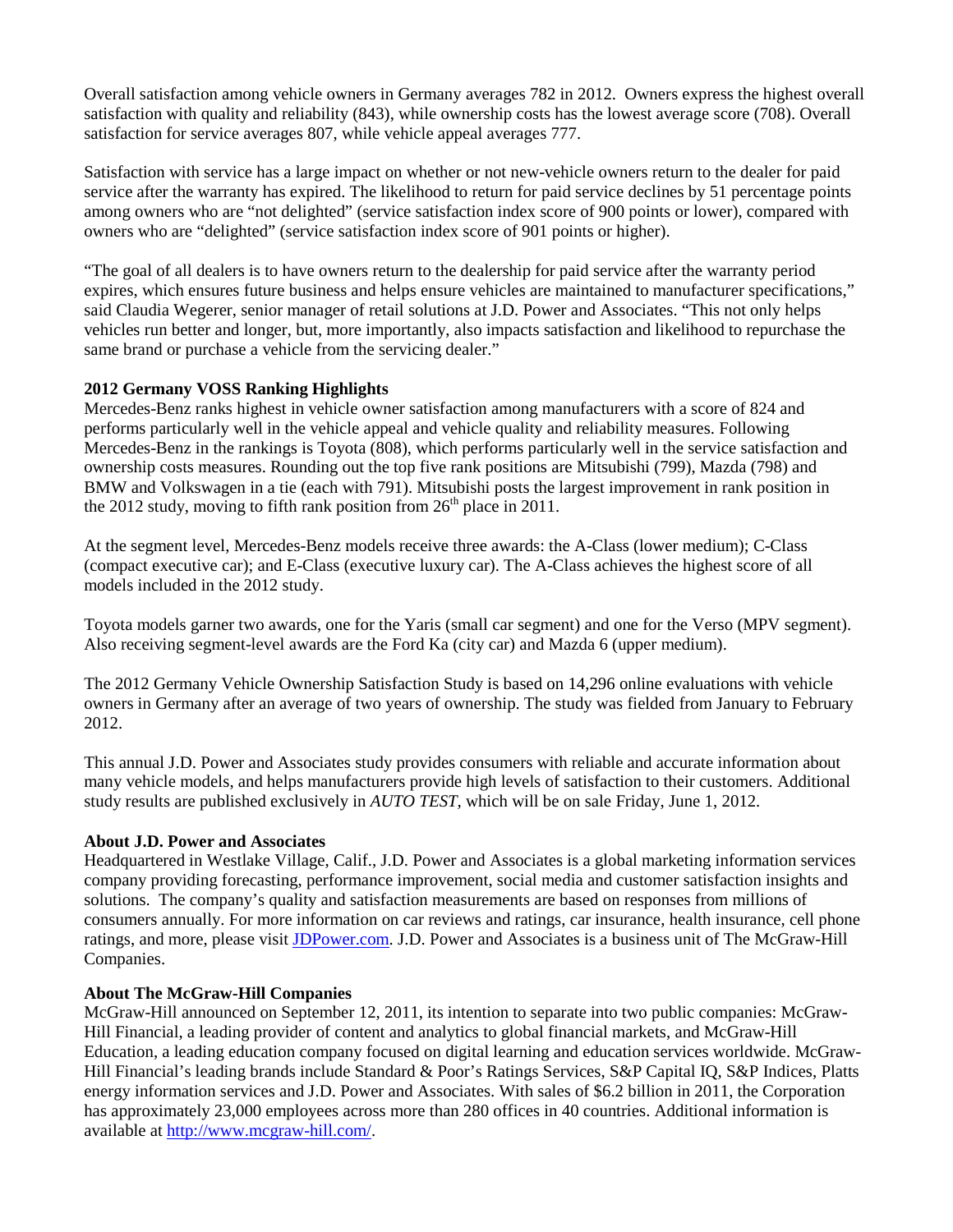#### **About** *AUTO TEST*

*AUTO TEST* is a member of the international *AUTO BILD* group published by Axel Springer. Since 2003, *AUTO TEST* has been the leading special interest magazine for readers who are planning to buy a new car. More than 500 cars are tested each year, with more than 1.8 million kilometers driven to provide readers with detailed and objective model reviews to help them choose the best car for their money. Readers can also find tips on cutting running costs, used cars, service, finance and accessories.

#### **Media Relations Contacts:**

John Tews; J.D. Power and Associates; MI, USA; Tel: +1 (248) 580-6218; media.relations@jdpa.com Mark Lendrich, J.D. Power and Associates; Tel: +4989-288 03 66-11; mark.lendrich@jdpa.com Tobias Franzke; *AUTO TEST*; Tel: +49 (0)9122 985334; tobias.franzke@autobild.de

No advertising or other promotional use can be made of the information in this release without the express prior written consent of J.D. Power and Associates. J.D. Power and Associates press releases and media information can also be accessed at www.jdpower.com/corporate

> # # # (Page 3 of 3) NOTE: Three charts follow.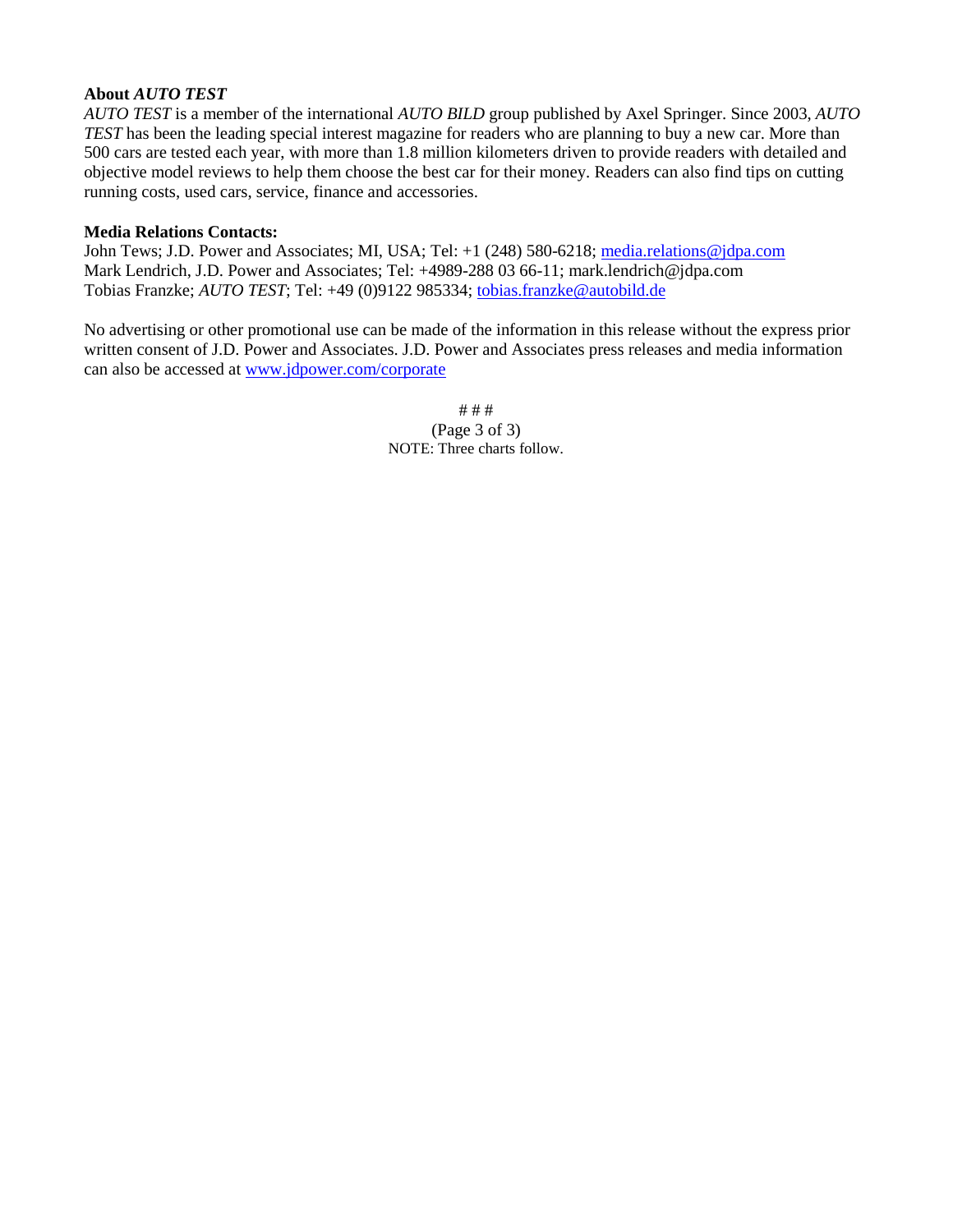### **J.D. Power and Associates 2012 Germany Vehicle Ownership Satisfaction StudySM (VOSS)**



**VOSS Manufacturer Index Ranking**

(Based on a 1,000-point scale)

Included in the study, but not ranked due to small sample size are: Daihatsu, Jaguar, Land Rover, MINI, Porsche and Subaru.

Source: J.D. Power and Associates 2012 Germany Vehicle Ownership Satisfaction Study<sup>SM</sup> (VOSS)

Charts and graphs extracted from this press release must be accompanied by a statement identifying J.D. Power and Associates as the publisher and the J.D. Power and Associates 2012 Germany Vehicle Ownership Satisfaction Study<sup>SM</sup> (VOSS) as the source. Rankings are based on numerical scores, and not necessarily on statistical significance. No advertising or other promotional use can be made of the information in this release or J.D. Power and Associates survey results without the express prior written consent of J.D. Power and Associates.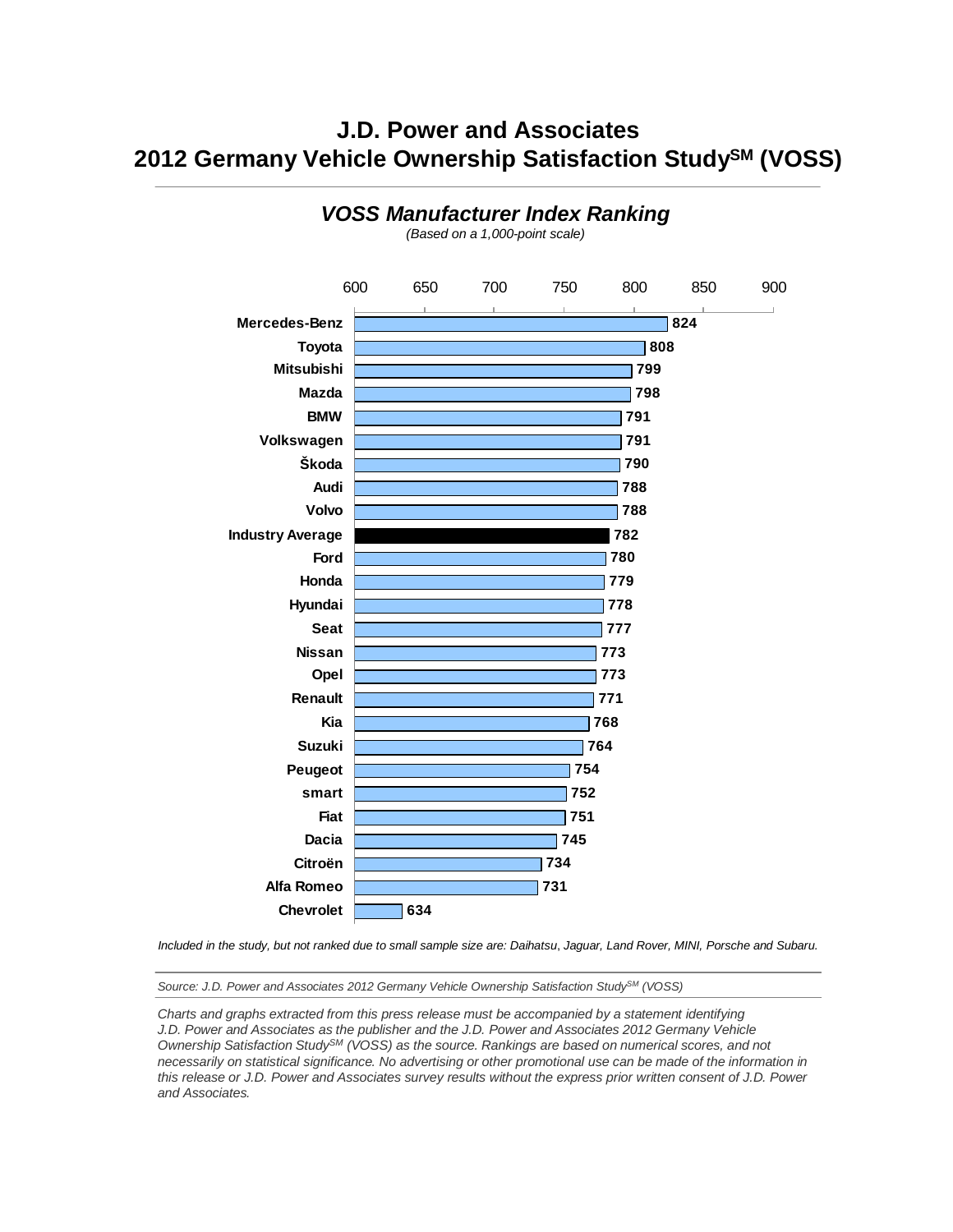### **J.D. Power and Associates 2012 Germany Vehicle Ownership Satisfaction StudySM (VOSS)**

#### **City Car Ford Ka Toyota Aygo Fiat 500 Small Car Toyota Yaris Mitsubishi Colt Mazda 2 Lower Medium Car Mercedes-Benz A-Class Mazda 3 Toyota Auris Upper Medium Car Mazda 6 Toyota Avensis Volkswagen Passat CC Compact Executive Car Mercedes-Benz C-Class BMW 3 Series Audi A4/S4 Executive Luxury Mercedes-Benz E-Class Audi A6/RS6/S6 BMW 5 Series MPV Toyota Verso Volkswagen Golf Plus Volkswagen Touran 789 786 771 805 800 797 833 815 813 829 818 818 798 794 823 820 777 822 820 804 819**

## **Top Three Models per Segment Overall VOSS**

NOTE: For a segment award to be presented, there must be at least four models with sufficient sample that comprise 67 percent of market sales within an award segment. No Sporty Car, Compact SUV, or Large SUV awards have been presented due to insufficient market representation among rankable models in the segment.

Source: J.D. Power and Associates 2012 Germany Vehicle Ownership Satisfaction StudySM (VOSS)

Charts and graphs extracted from this press release must be accompanied by a statement identifying J.D. Power and Associates as the publisher and the J.D. Power and Associates 2012 Germany Vehicle Ownership Satisfaction StudySM (VOSS) as the source. Rankings are based on numerical scores, and not necessarily on statistical significance. No advertising or other promotional use can be made of the information in this release or J.D. Power and Associates survey results without the express prior written consent of J.D. Power and Associates.